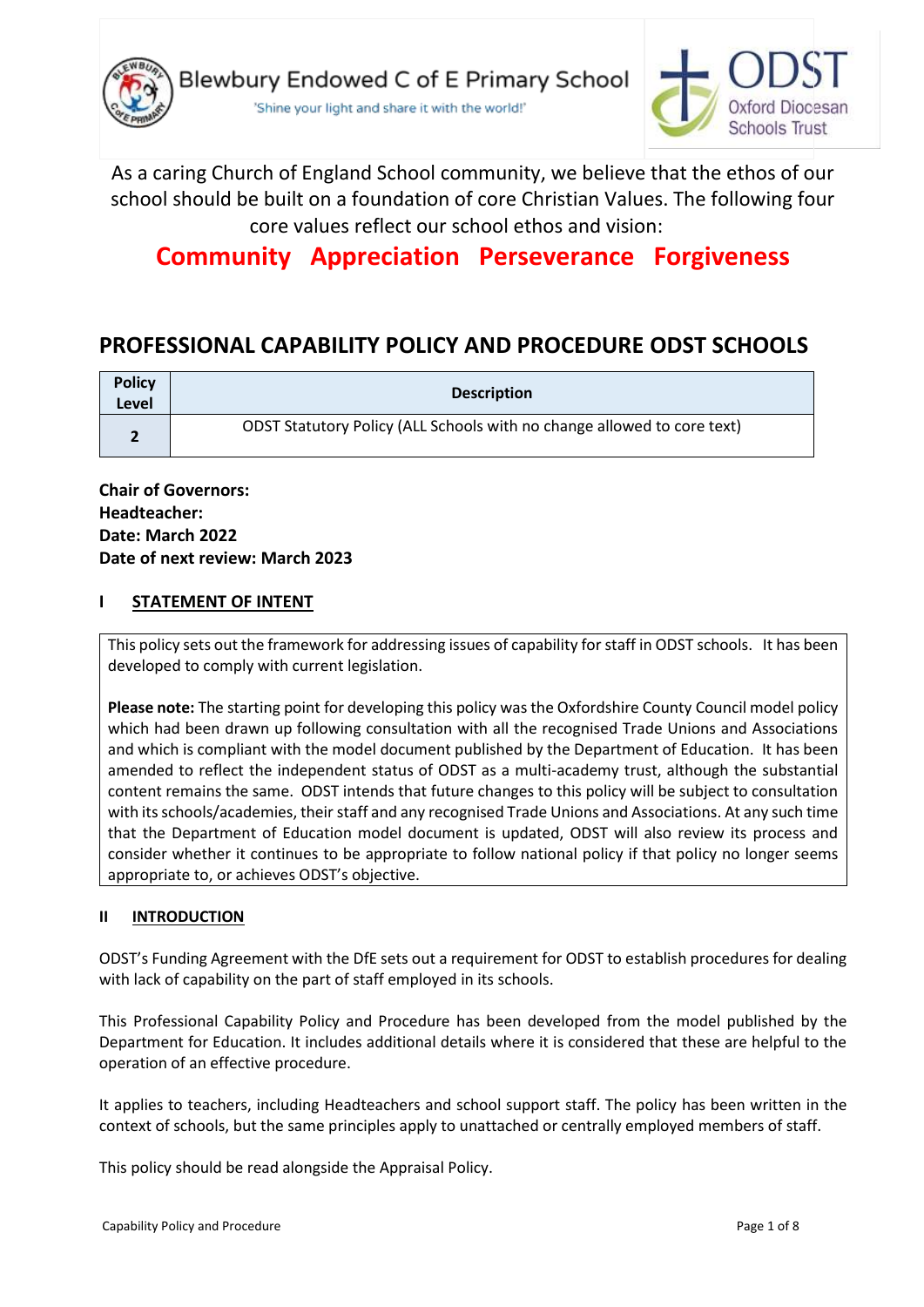### **III OBJECTIVES**

The objectives of the professional capability policy and procedures are to:

- Provide a framework that should be followed when the performance of a staff member falls below the levels of professional capability that are expected of them;
- Enable all staff members to be treated in a fair and consistent manner;
- Maximise the quality of teaching, learning and caring in a school.

### **IV SCOPE**

- All school-based staff members (employed)
- ODST central staff members

### **V RELEVANT LEGISLATION**

• The Professional Capability Policy and Procedure will be implemented in accordance with the provisions of the ACAS Code of Practice.

### **VI RELATED POLICIES**

- Appraisal Policy
- Grievance Policy
- Pay Policy
- Disciplinary Policy

### **VII RELATED DOCUMENTS**

- ODST Scheme of Delegation
- ODST Funding Agreement

### **VIII DATE OF REVIEW**

The policy will be reviewed as required by the Board of Trustees of ODST to take account of national policy development and feedback from ODST staff and schools and in any event by 31 December 2020.

### **IX GENERAL PRINCIPLES**

### **Definitions**

- The term "relevant body" has been used throughout this policy. In ODST the relevant body is the Board of Directors of ODST;
- Unless indicated otherwise, all references to teacher include the Headteacher;
- Unless indicated otherwise, all references to "staff" include both teaching and support staff.

### **Confidentiality**

The capability process will be treated with confidentiality.

### **Consistency of Treatment and Fairness**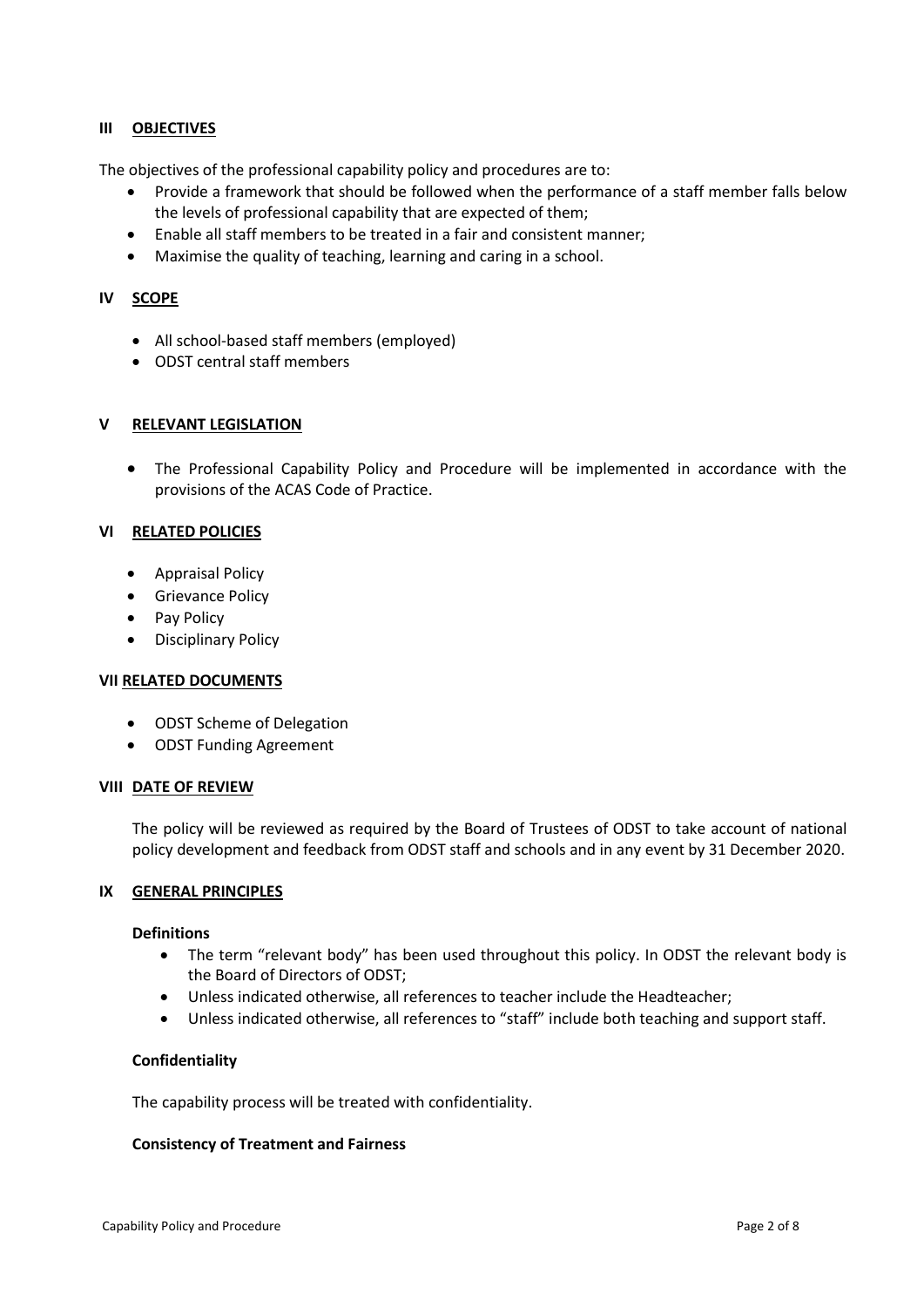ODST is committed to ensuring consistency of treatment and fairness and will abide by all relevant equality legislation.

### **Delegation**

The relevant body has chosen to delegate some of its functions to Local Governing Bodies as set out in this policy.

### **Retention**

All written capability records are retained in a secure place for six years after leaving ODST employment and then destroyed.

### **Monitoring and Evaluation**

The Local Governing Body and Headteacher will monitor the operation and effectiveness of the school's Professional Capability Policy and Procedure. The Headteacher/Chair of the Local Governing Body will periodically report to the ODST pay and personnel sub-committee the details of the operation of this policy in the relevant school.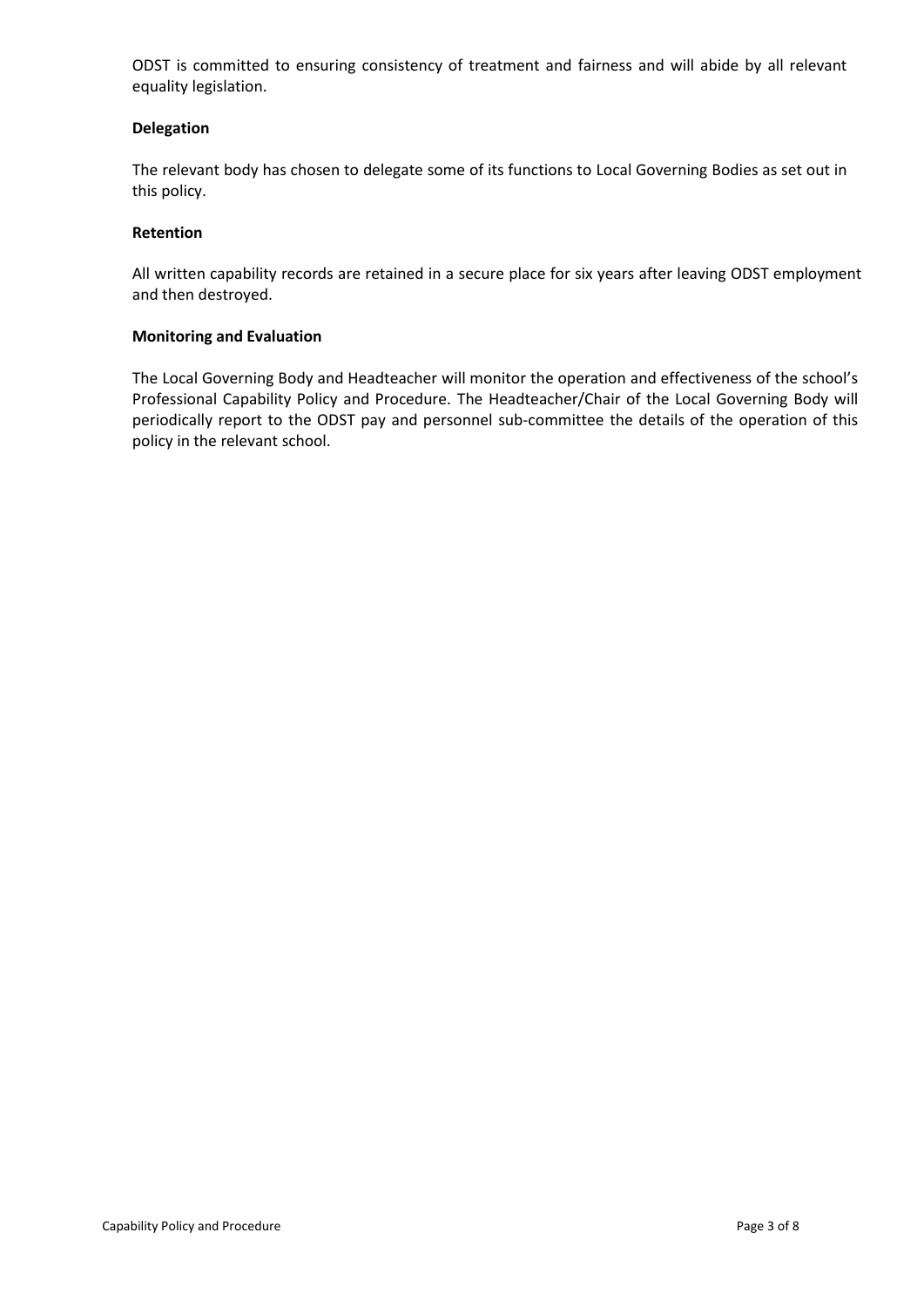# **ODST PROFESSIONAL CAPABILITY PROCEDURE**

This procedure sets out the arrangements that will apply when the performance of staff members falls below the levels of professional capability that are expected of them. This may include a drop in the standard of observed teaching; a downward trend in relevant pupil attainment and progress data; other areas where the teaching standards or objectives set for other staff members have not been met;

## **Aims and Objectives**

- 1. In adopting this policy and procedure the aim is to:
	- maximise the quality of teaching, learning and caring at the school;
	- ensure that decisions are managed in a fair, objective and transparent way.

## **Application of the procedure**

- 2. This procedure applies to teachers or Headteachers about whose performance there are serious concerns that the appraisal process has been unable to address.
- 3. Where there are concerns about the performance of the Headteacher, the professional capability procedure will be conducted by the Chair of Governors (or other governor nominated by the Local Governing Body) and by an officer appointed by the relevant body for that purpose.
- 4. The underlying principles of this policy will also apply to all support staff employed by ODST at the school and all ODST central staff.
- 5. Advice and guidance on the application of this procedure should be obtained from the ODST HR team before any consideration or commencement of formal processes and there must be an HR presence at any formal meeting.

### **Transition to capability**

- 6. If, following a period of support and monitoring under the Appraisal Policy, the appraiser/ Headteacher is not satisfied with progress<sup>1</sup>, the staff member will be notified in writing that the appraisal system will no longer apply and that their performance will be managed under the Professional Capability Procedure. The staff member will be invited to a formal capability meeting.
- 7. At least five working days' written notice will be given of the formal capability meeting. The notification will contain sufficient information about the concerns about performance and their possible consequences to enable the staff member to prepare to answer the case at a formal capability meeting. It will also contain copies of any written evidence, the details of the time and place of the meeting and will advise the staff member of their right to be accompanied by a companion who may be a colleague, a trade union official, or a trade union representative who has been certified by their union as being competent.

### **Formal capability meeting**

8. This meeting is intended to establish the facts. It will be conducted by the Chair of Governors or another nominated governor, and an officer of ODST (for Headteacher capability meetings), or the Headteacher or senior manager (for other teachers and support staff). The meeting allows the staff member, accompanied if they wish, to respond to concerns about their performance and to make any relevant representations. This may provide new information or a different context to the information / evidence already collected.

Capability Policy and Procedure **Page 4 of 8** Capability Policy and Procedure  $1$  Progress will be measured against teachers' standards, targets and objectives agreed for the period, outcomes of lesson observations, students, results, complaints regarding individual's performance received from any parent/ student and where support given has not been effective.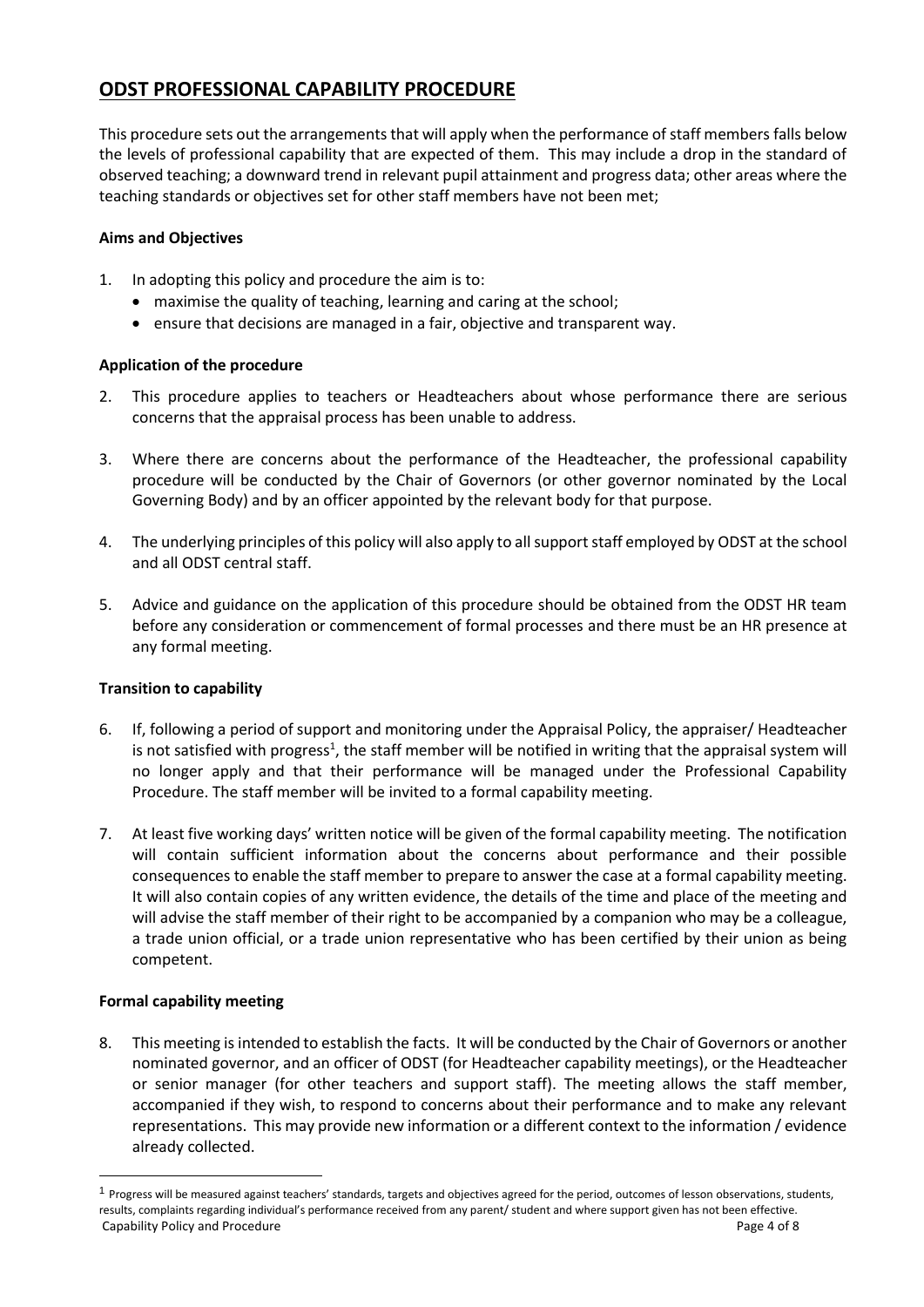- 9. The person conducting the meeting may conclude that there are insufficient grounds for pursuing the capability issue and that it would be more appropriate to continue to address the remaining concerns through the appraisal process. In such cases, the capability procedure will come to an end and confirmed in writing. The person conducting the meeting may also adjourn the meeting for example if they decide that further investigation is needed, or that more time is needed in which to consider any additional information; timeframes for reconvening will confirmed.
- 10. In other cases, the meeting will continue. During the meeting, the person conducting the meeting will:
	- identify the professional shortcomings, for example which of the standards expected of teachers are not being met or the performance required in the agreed job objectives within the performance management policy; or other areas as previously identified in the Appraisal process;
	- give clear guidance on the improved standard of performance needed to ensure that the staff member can be removed from formal capability procedures (this will normally include the setting of objectives focused on the specific weaknesses that need to be addressed, any success criteria that might be appropriate and the evidence that will be used to assess if the necessary improvement has been made);
	- provide an opportunity for the staff member to respond to the concerns and make any representations;
	- explain any support that will be available to help the staff member improve their performance;
	- set out the timetable for improvement and explain how performance will be monitored and reviewed. The timetable will depend on the circumstances of the individual case but in straightforward cases will normally be six working weeks<sup>2</sup>; and
	- warn the staff member formally that failure to improve within the set period could ultimately lead to dismissal. At this stage the person conducting the meeting would normally issue a first written warning but in very serious cases, a final written warning may be appropriate.
- 11. Notes will be taken of the meeting and a copy given to the member of staff within three working days of the meeting.
- 12. Where a warning is issued, the staff member will be informed in writing of the matters covered in the bullet points above and given information about the timing and handling of the review stage and the procedure and time limits for appealing against the warning.

# **Monitoring and review period following a formal capability meeting**

- 13. A performance monitoring and review period will follow the formal capability meeting. Formal monitoring, evaluation, guidance and support will continue during this period.
- 14. At the end of this period, the member of staff will be invited to a formal review meeting, unless they were issued with a final written warning, in which case they will be invited to a decision meeting (see below).

# **Formal review meeting**

- 15. At least five working days' notice will be given, and the written notification will give details of the time and place of the meeting and will advise the staff member of their right to be accompanied by a companion who may be a colleague, a trade union official, or a trade union representative who has been certified by their union as being competent.
- 16. At the formal review meeting the person conducting the meeting will:
	- Remind the staff member of the purpose of the Professional Capability procedure;

Capability Policy and Procedure **Page 5 of 8** and 2011 12 and 2012 12 and 2012 12 and 2012 12 and 2012 12 and 201  $^2$  It is for the person conducting the meeting to determine the set period which should be between four and ten working weeks. It should be reasonable and proportionate, but not excessively long, and should provide sufficient opportunity for an improvement to take place.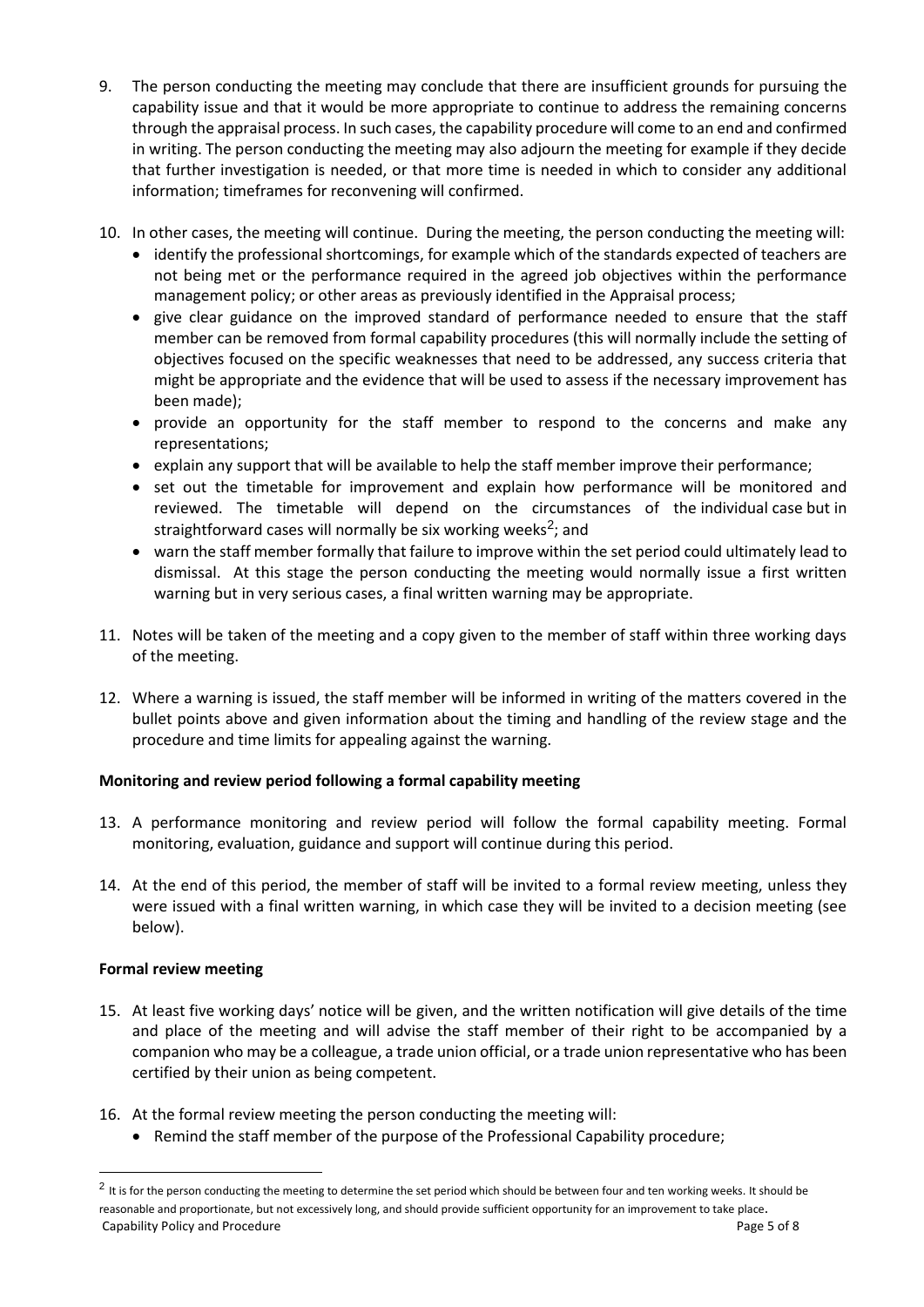- Review the staff member's progress in achieving the improved standard of performance identified in the formal capability meeting;
- Provide the staff member with an opportunity to respond to the assessment of their performance and make any representations;
- 17. The person conducting the meeting will also make a decision, as follows:

### EITHER

If the person conducting the meeting is satisfied that the staff member has made sufficient improvement, the capability procedure will cease, and the appraisal process will re-start. The staff member will be informed that if there is further cause for concern within six months they will re-enter the formal capability procedure at the stage at which they left it.

### OR

If some progress has been made and there is confidence that more is likely, it may be appropriate to extend the monitoring and review period and to schedule a further formal review meeting. The timetable for improvement will depend on the circumstances of the individual case and will be between four and ten working weeks.

OR

If no, or insufficient improvement has been made during the monitoring and review period, the staff member will be issued with a final written warning. If a final warning is issued the period for improvement will normally be four working weeks.

- 18. The staff member will be invited to a decision meeting at the end of the monitoring and review period.
- 19. Notes will be taken of the meeting and a copy given to the member of staff within three working days of the meeting.
- 20. In all cases, the outcome of the meeting will be confirmed in writing.
- 21. Where a final warning is issued, the staff member will be informed in writing that failure to achieve an acceptable standard of performance within the set timescale may result in dismissal and given information about the handling of the monitoring and review period and the procedure and time limits for appealing against the final warning.

### **Decision meeting**

- 22. At least five working days' notice will be given, and the written notification will give details of the time and place of the meeting and will advise the staff member of their right to be accompanied by a companion who may be a colleague, a trade union official, or a trade union representative who has been certified by their union as being competent.
- 23. At the Decision meeting the person conducting the meeting will:
	- Remind the staff member of the purpose of the Professional Capability procedure;
	- Review the staff member's progress in achieving the improved standard of performance identified in the formal capability and/or formal review meeting;
	- Provide the staff member with an opportunity to respond to the assessment of their performance and make any representations.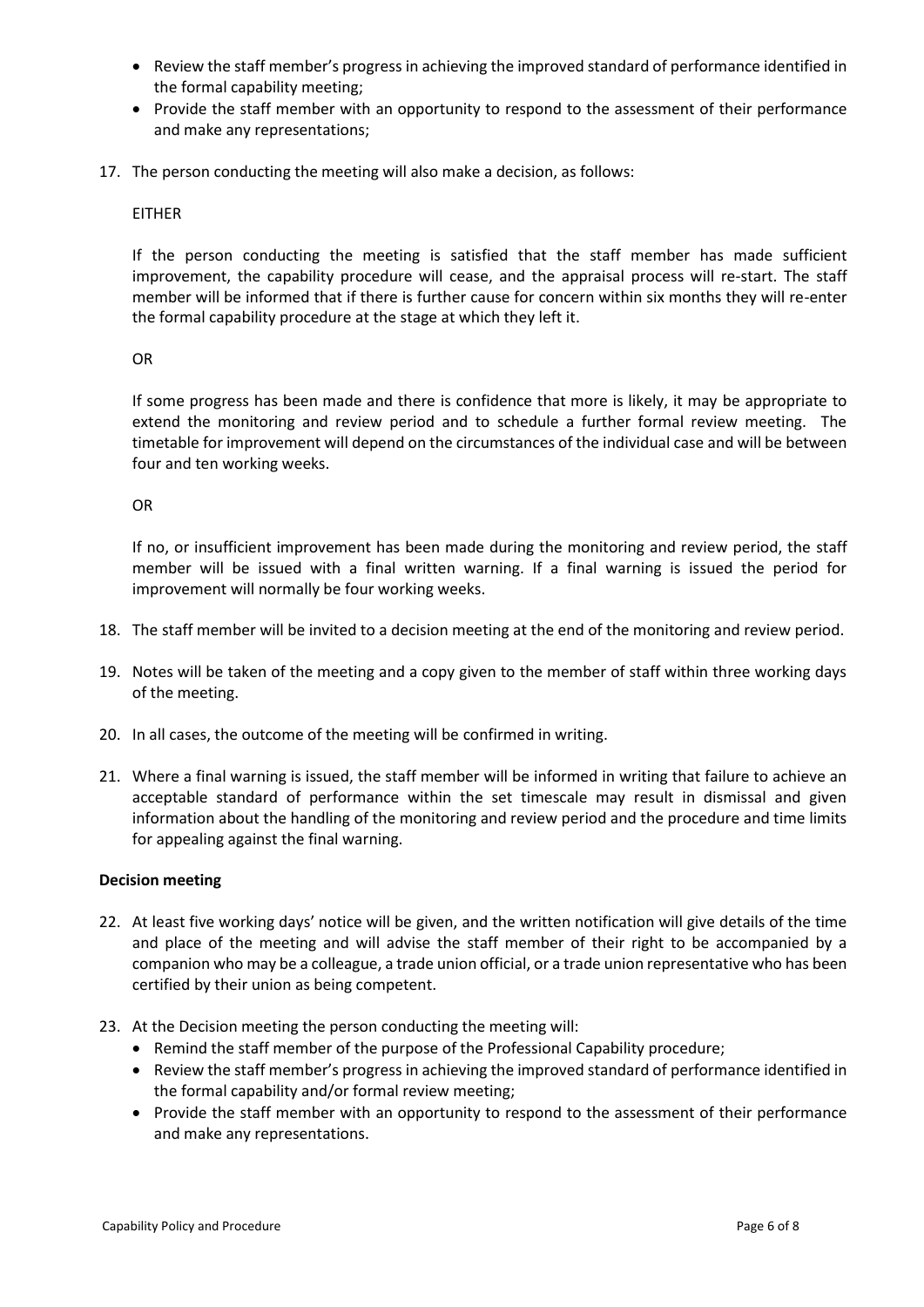24. The person conducting the meeting will also make a decision, as follows:

EITHER

If an acceptable standard of performance has been achieved during the monitoring and review period, the capability procedure will end, and the appraisal process will re-start. The staff member will be informed that if there is further cause for concern within six months they will normally re-enter the formal capability procedure at the stage at which they left it.

OR

If performance remains unsatisfactory a recommendation will be made to the Local Governing Body that the staff member should be dismissed or required to cease working at the school.

- 25. Notes will be taken of the meeting and a copy given to the member of staff within three working days of the meeting.
- 26. In all cases, the outcome of the meeting will be confirmed in writing.
- 27. If it is decided to recommend that the staff member is dismissed, they will be notified in writing that the recommendation to dismiss will be referred to a panel of governors in accordance with the school's formal Disciplinary procedure. The staff member will be given a copy of the Disciplinary procedure. The process will revert to the Disciplinary policy from section 54 to 74 and 79 to 81 (including the appeals procedure for dismissals).

### **Decision to dismiss**

28. Dependent on the nature of the situation under review, the decision to dismiss may be carried out by the headteacher or line manager or a panel of members of the Local Governing Body.

### **Appeals**

- 29. Appeals against formal warnings may be heard by a senior manager or an individual governor who has not been previously involved with the case.
- 30. Appeals should normally be restricted to considering the reasonableness of the decision made, any relevant new evidence or any procedural irregularities.
- 31. Where an appeal is upheld the matter should be referred to the Headteacher or person conducting the procedure to be reconsidered or for further appropriate action. Where monitoring would otherwise be continuing, it should not be halted while an appeal is pending.
- 32. The staff member will be informed in writing of the results of the appeal hearing within three working days of the date of the hearing.

### **Provision of information about teacher or Headteacher capability**

33. Where a teacher or Headteacher applies for a teaching post at another school or academy the Local Governing Body must, on request, advise in writing whether the teacher or Headteacher has in the preceding two years been subject to capability procedures. If this is the case they must provide written details of the concerns which gave rise to capability procedures, the duration of the proceedings and their outcome.